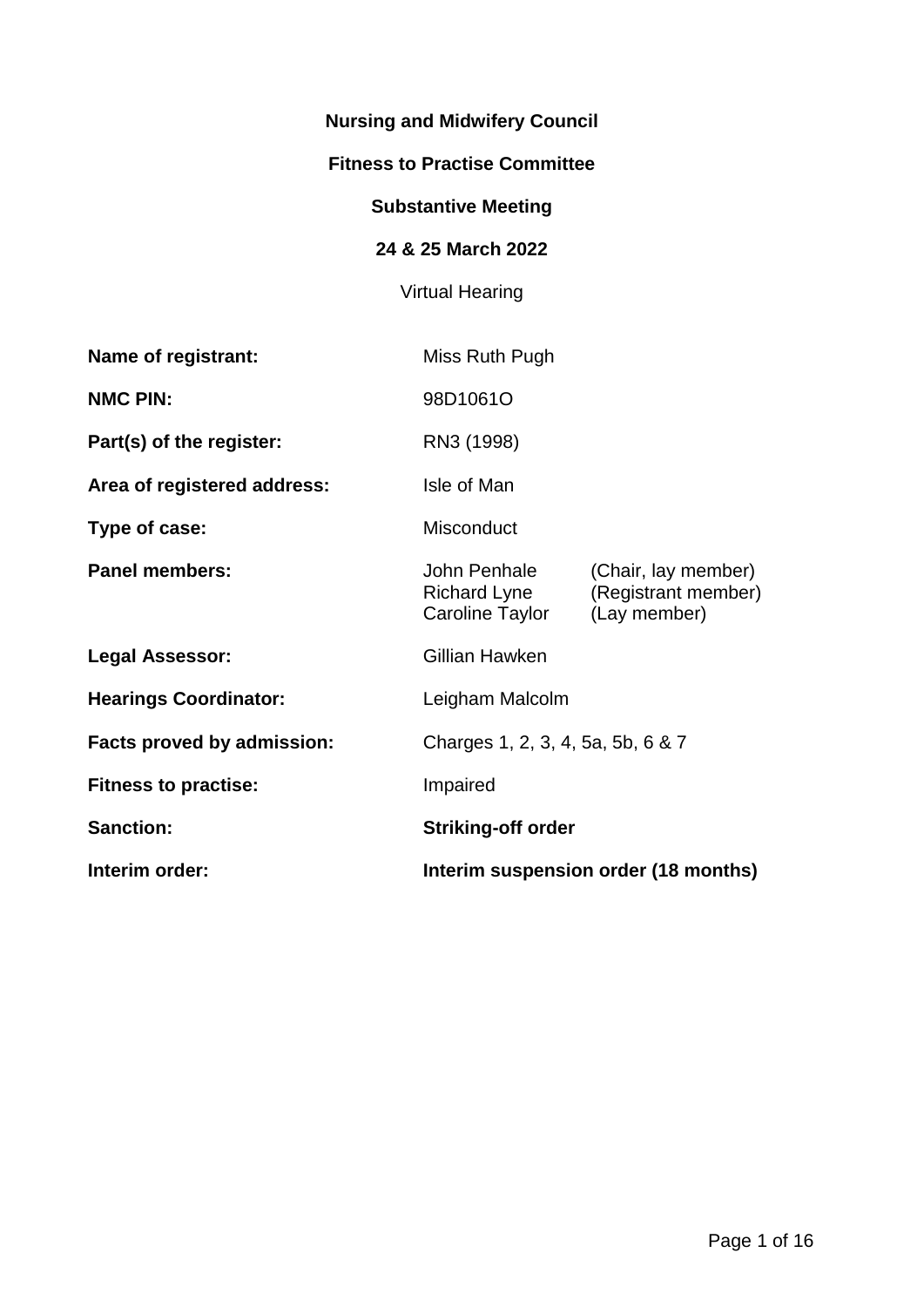## **Decision and reasons on service of Notice of Meeting**

The Nursing and Midwifery Council (NMC) must provide 28 days' notice of any substantive meeting unless a shorter period of notice is accepted by a registrant.

The panel was informed that the notice of this meeting had been sent to Miss Pugh's registered email address on 10 March 2022. 28 days had not passed since the notice of this meeting was sent to Miss Pugh. The panel was referred to an email from Miss Pugh to the NMC dated 4 March 2022 in which she stated:

*"I have no issue with accepting short notice after you have given me notice."*

The panel took into account that the Notice of Meeting provided details of the charge faced by Miss Pugh, as well as the time-frame during which the meeting would be held, and set out the options available to the panel in terms of sanction if it finds Miss Pugh's fitness to practise to be currently impaired. The panel also took account of Miss Pugh's email dated 4 March 2022 in which she accepts 'short notice'.

The panel accepted the advice of the legal assessor.

In the light of all of the information available, the panel was satisfied that Miss Pugh has been served with effective notice of this meeting.

The panel was also satisfied that it was appropriate to proceed to consider this matter at a hearing. The panel noted that the NMC had sent information to Miss Pugh detailing the differences between a hearing and a meeting and the information before the panel was that Miss Pugh had requested a meeting. The panel had no reason to believe that referring this matter to a hearing would result in Miss Pugh's attendance.

#### **Details of charge**

*That you, a registered nurse:*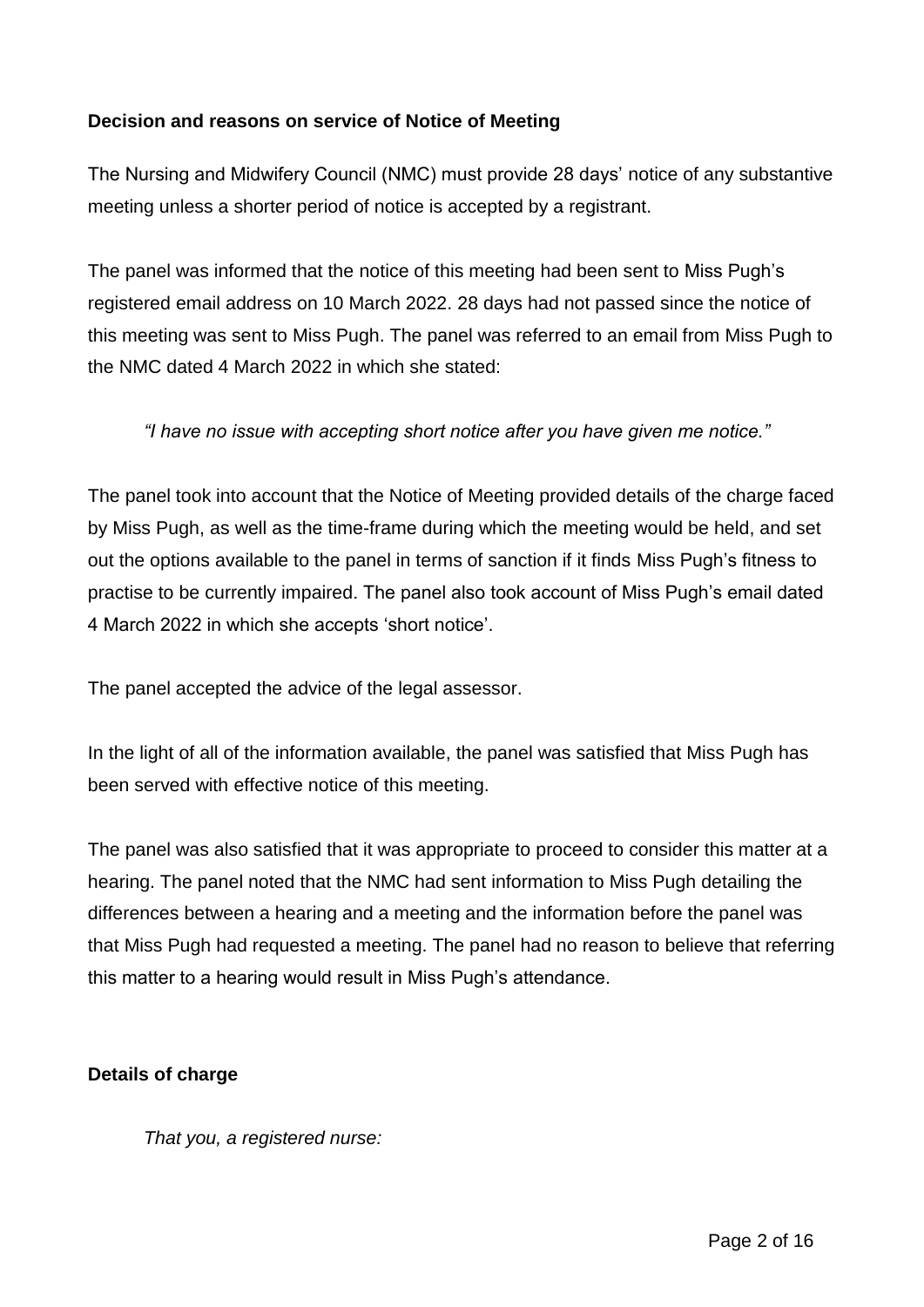*1) On an unknown date in May 2018, used inappropriate force by placing your hand over Resident A's mouth.*

*2) On an unknown date in 2018, used inappropriate force by pushing Resident B's lower jaw upwards causing Resident B to bite her tongue.*

*3) On an unknown date in 2018, inappropriately force-fed Resident C.*

*4) On an unknown date in August 2018, were physically abusive to Resident D by holding his arms and shaking him back and forwards.*

*5) On 27 August 2018, used inappropriate force on Resident E by;*

- *a) Pulling her forcibly by the wrists and;*
- *b) Pulling her forcibly by the arm.*

*6) On 16 March 2019, inappropriately and excessively restrained Resident F by using physical force to grip and hold her arms thereby causing bruising.*

*7) On 16 March 2019, spoke unkindly and with an unnecessarily raised voice to Resident F.*

*AND in light of the above, your fitness to practise is impaired by reason of your misconduct.*

#### **Rule 19**

At the outset of the meeting, the legal assessor raised the issue that within the information before the panel there was reference to Miss Pugh's health. Although this substantive meeting is not open to the public, it was proposed that any reference to Miss Pugh's health within the written determination produced be marked as private pursuant to Rule 19 of the 'Nursing and Midwifery Council (Fitness to Practise) Rules 2004', as amended (the Rules).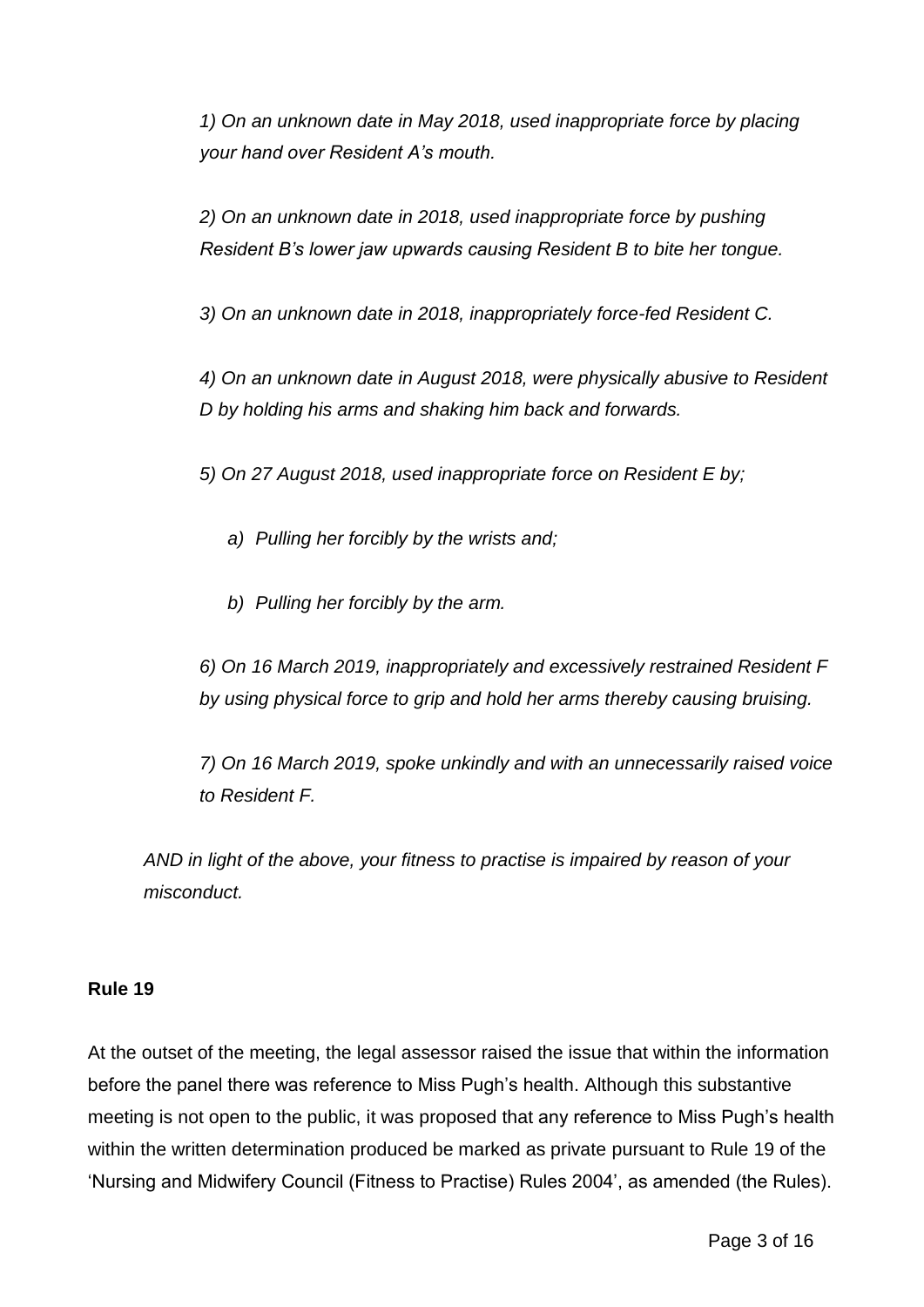The panel accepted the advice of the legal assessor.

In the circumstances of this case the panel decided to mark any information relating to Miss Pugh's health as private in accordance with Rule 19 of the Rules.

### **Background**

The NMC received two referrals, one on 20 October 2018 and another on 5 April 2019, in relation to Miss Pugh's nursing practice. Both referrals related to Miss Pugh's nursing practice whilst employed as Clinical Lead Nurse at Castle View Nursing Home (the Home).

The Home investigated a number of incidents which occurred in 2018. A disciplinary hearing was subsequently held on 20 September 2018 at which Miss Pugh was issued with a final written warning and a comprehensive action plan which included mandatory training and actions [Private]. Despite this management intervention and further support and training in relation to professional development, and to assist Miss Pugh in carrying out best practice in dementia care and managing Vulnerable Adults, further incidents of a similar nature occurred which led to Miss Pugh being suspended on 18 March 2019. On 4 April 2019 the Home held a second disciplinary hearing at which Miss Pugh was dismissed from her post.

The referrals to the NMC alleged that Miss Pugh physically and verbally abused vulnerable residents, used inapropriate langague towards residents, and used inapropriate manual handling techniques between August 2018 and March 2019, as set out in the charges.

#### **Decision and reasons on facts**

At the outset of the meeting, the panel had regard to the completed Case Management Form (CMF) dated 10 April 2021 returned to the NMC by Miss Pugh. Within the CMF Miss Pugh indicated that she admitted to each of the Charges, namely Charges 1, 2, 3, 4, 5a, 5b, 6 & 7.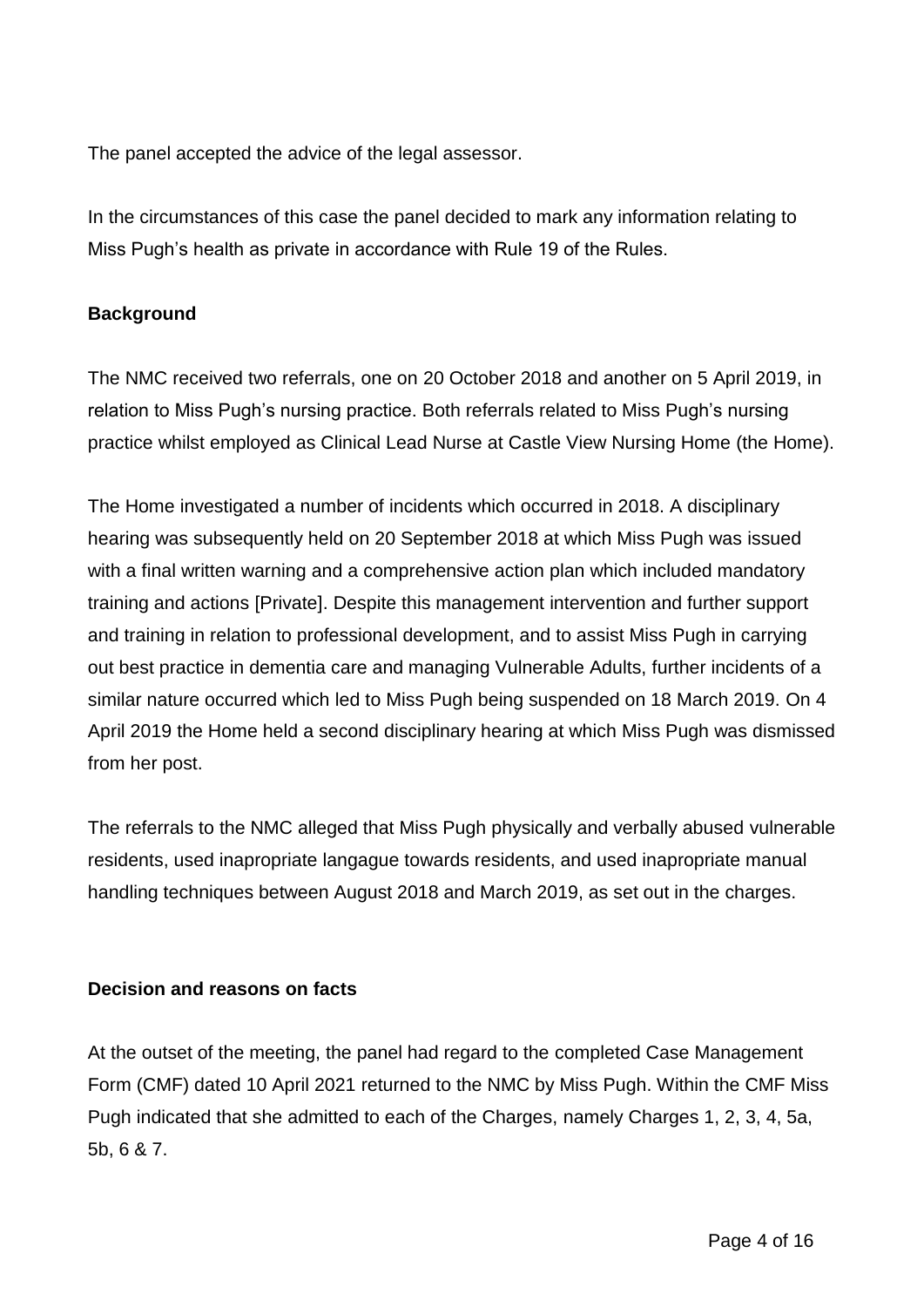The panel considered Miss Pugh's admissions to be clear and unequivocal. The panel therefore finds Charges 1, 2, 3, 4, 5a, 5b, 6 & 7 proved in their entirety, both on the uncontested NMC evidence and by way of Miss Pugh's full admissions in accordance with Rule 24(5).

### **Fitness to practise**

Having reached its determination on the facts of this case, the panel then moved on to consider whether the facts found proved amount to misconduct and, if so, whether Miss Pugh's fitness to practise is currently impaired. There is no statutory definition of fitness to practise. However, the NMC has defined fitness to practise as a registrant's suitability to remain on the register unrestricted.

The panel, in reaching its decision, has recognised its statutory duty to protect the public and maintain public confidence in the profession. Further, it bore in mind that there is no burden or standard of proof at this stage and it has therefore exercised its own professional judgement.

The panel adopted a two-stage process in its consideration. First, the panel must determine whether the facts found proved amount to misconduct. Secondly, only if the facts found proved amount to misconduct, the panel must decide whether, in all the circumstances, Miss Pugh's fitness to practise is currently impaired as a result of that misconduct.

## **Decision and reasons on misconduct**

In coming to its decision, the panel had regard to the case of *Roylance v GMC (No. 2)*  [2000] 1 AC 311 which defines misconduct as a 'word of general effect, involving some act or omission which falls short of what would be proper in the circumstances.' The panel was mindful that in his judgment Lord Clyde emphasised that the misconduct must be serious.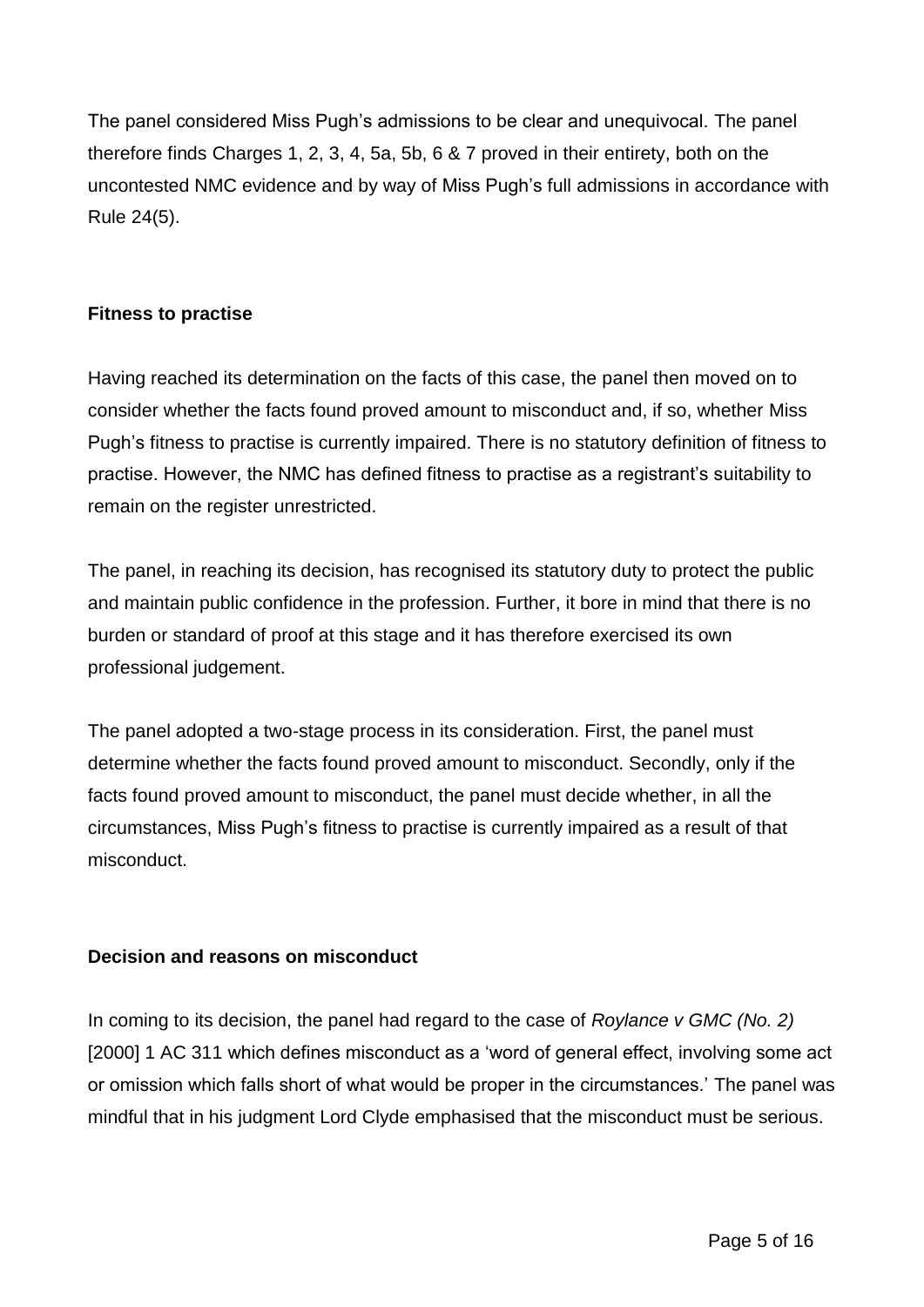The panel had regard to the terms of The Code: Professional standards of practice and behaviour for nurses and midwives (2015) ("the Code") in making its decision. The panel was of the view that Miss Pugh's actions did fall significantly short of the standards expected of a registered nurse, and that her actions amounted to a breach of the following sections of the Code:

## *1 Treat people as individuals and uphold their dignity*

*To achieve this, you must:* 

- *1.1 treat people with kindness, respect and compassion*
- *1.2 make sure you deliver the fundamentals of care effectively*
- *1.5 respect and uphold people's human rights.*

#### *2 Listen to people and respond to their preferences and concerns*

*To achieve this, you must:* 

- *2.1 work in partnership with people to make sure you deliver care effectively*
- *2.2 recognise and respect the contribution that people can make to their own health and wellbeing*
- *2.3 encourage and empower people to share decisions about their treatment and care*
- *2.4 respect the level to which people receiving care want to be involved in decisions about their own health, wellbeing and care*
- *2.5 respect, support and document a person's right to accept or refuse care and treatment, and*
- *2.6 recognise when people are anxious or in distress and respond compassionately and politely.*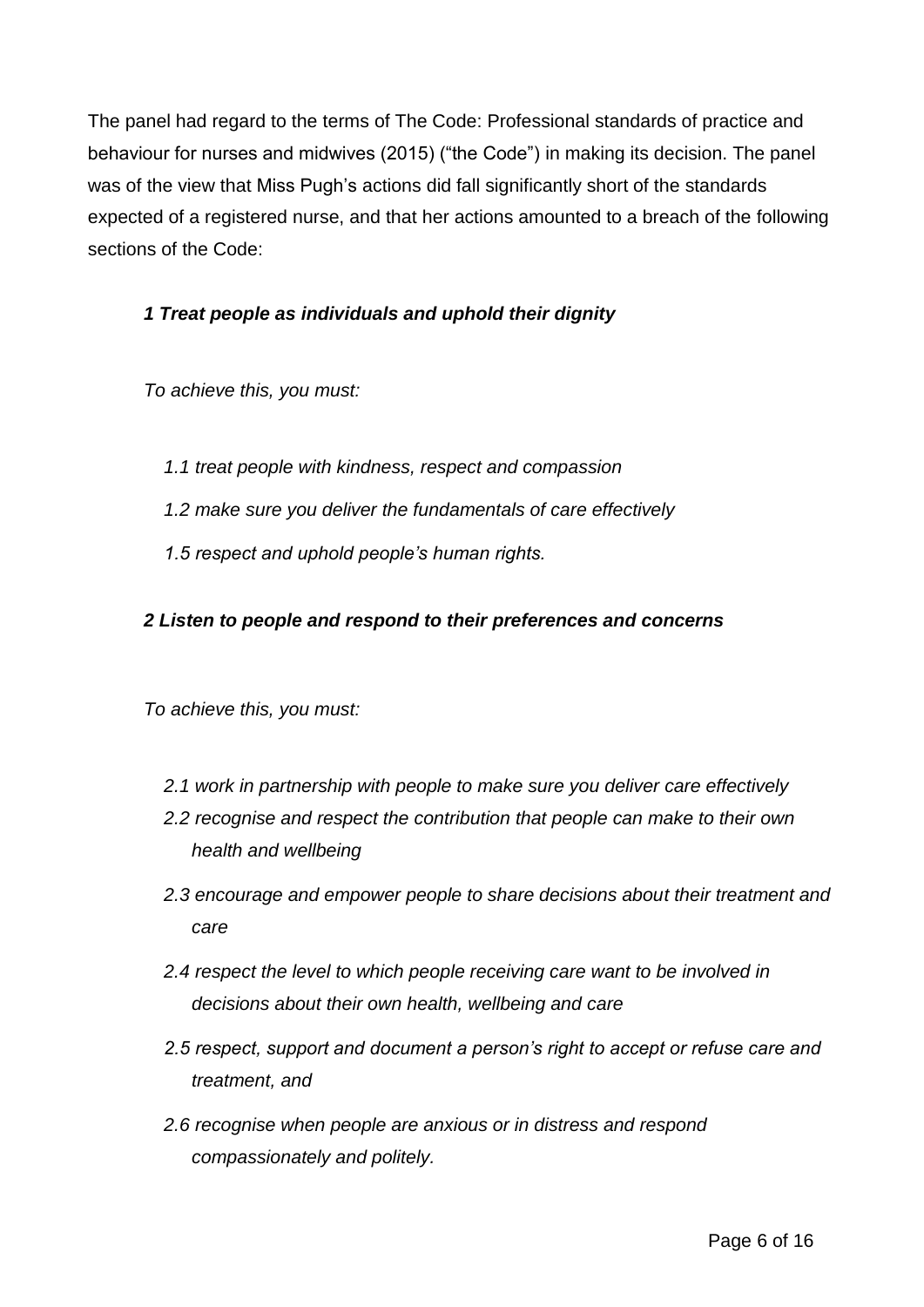## *4 Act in the best interests of people at all times*

*To achieve this, you must:*

*4.1 balance the need to act in the best interests of people at all times with the requirement to respect a person's right to accept or refuse treatment 4.2 make sure that you get properly informed consent and document it before carrying out any action* 

*4.3 keep to all relevant laws about mental capacity that apply in the country in which you are practising, and make sure that the rights and best interests of those who lack capacity are still at the centre of the decision-making process*

## *20 Uphold the reputation of your profession at all times*

*To achieve this, you must:*

*20.1 keep to and uphold the standards and values set out in the Code 20.5 treat people in a way that does not take advantage of their vulnerability or cause them upset or distress*

The panel appreciated that breaches of the Code do not automatically result in a finding of misconduct. However, the panel bore in mind that nurses have a responsibility to provide safe and effective care to vulnerable patients. The six residents in this matter, Residents A – F, were elderly and particularly vulnerable patients and Miss Pugh's conduct resulted in actual patient harm to some of them. Although it may not have been intentional, her conduct was rough and resulted in more than one resident suffering bruising. Further, the information before the panel indicated a pattern of behaviour which involved inappropriate and excessive force, behaviour which was also witnessed by colleagues.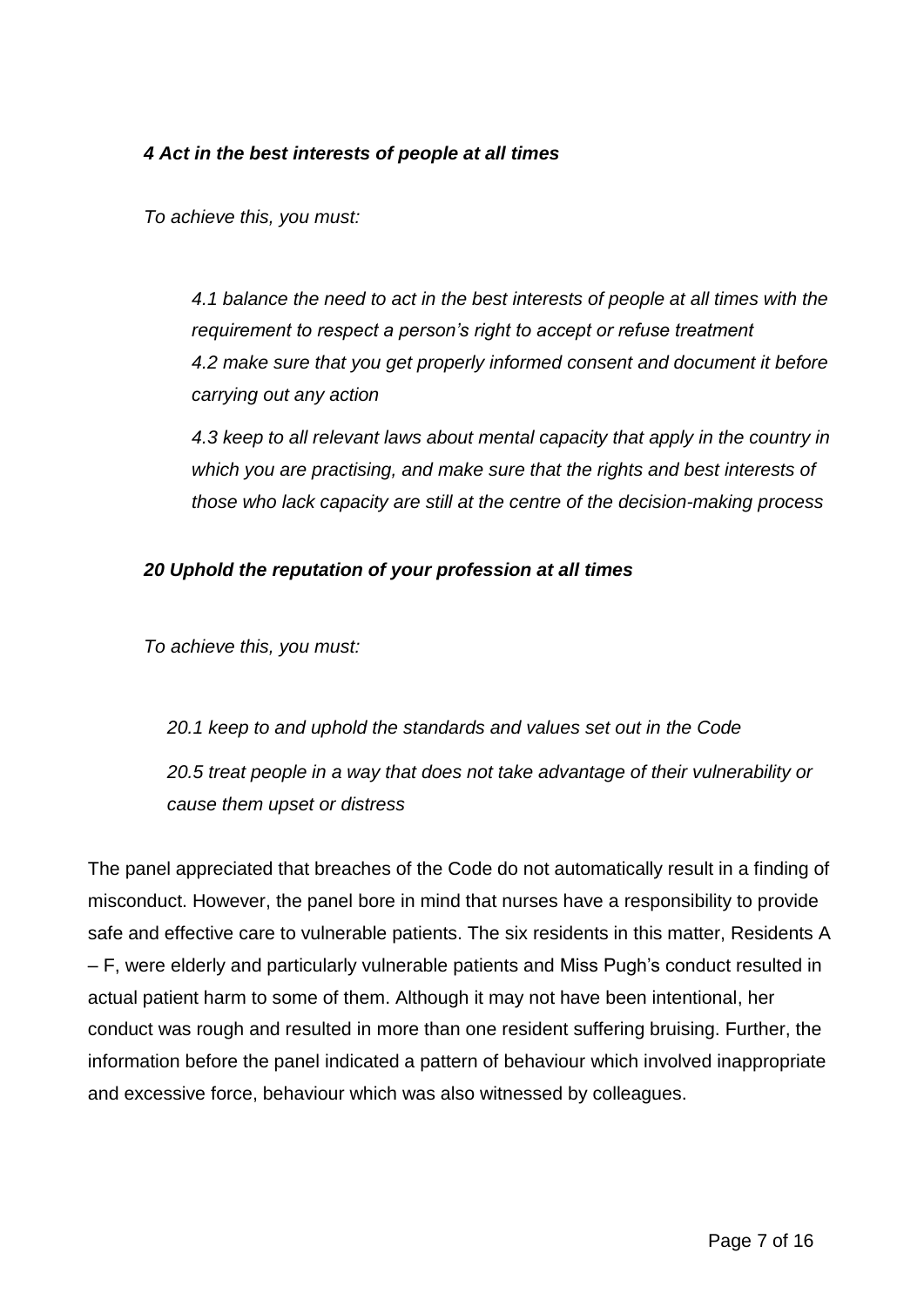The panel was in no doubt that both individually and collectively, the charges amounted to serious misconduct. The panel determined that Miss Pugh's actions did fall seriously short of the conduct and standards expected of a nurse and amounted to misconduct.

#### **Decision and reasons on impairment**

The panel next went on to decide if as a result of the misconduct, Miss Pugh's fitness to practise is currently impaired.

The panel accepted the advice of the legal assessor which included reference to *Roylance v General Medical Council* (No 2) [2000] 1 A.C. 311, *Nandi v General Medical Council*  [2004] EWHC 2317 (Admin), and *General Medical Council v Meadow* [2007] QB 462 (Admin).

Nurses occupy a position of privilege and trust in society and are expected at all times to be professional. Patients and their families must be able to trust nurses with their lives and the lives of their loved ones. They must make sure that their conduct at all times justifies both their patients' and the public's trust in the profession.

The panel has referred to the case of *Council for Healthcare Regulatory Excellence v (1) Nursing and Midwifery Council (2) Grant* [2011] EWHC 927 (Admin).

The panel considered the judgment of Mrs Justice Cox in the case of *CHRE v NMC and Grant* in reaching its decision. In paragraph 74, she said:

*'In determining whether a practitioner's fitness to practise is impaired by reason of misconduct, the relevant panel should generally consider not only whether the practitioner continues to present a risk to members of the public in his or her current role, but also whether the need to uphold proper professional standards and public confidence in the profession would be undermined if a finding of impairment were not made in the particular circumstances.'*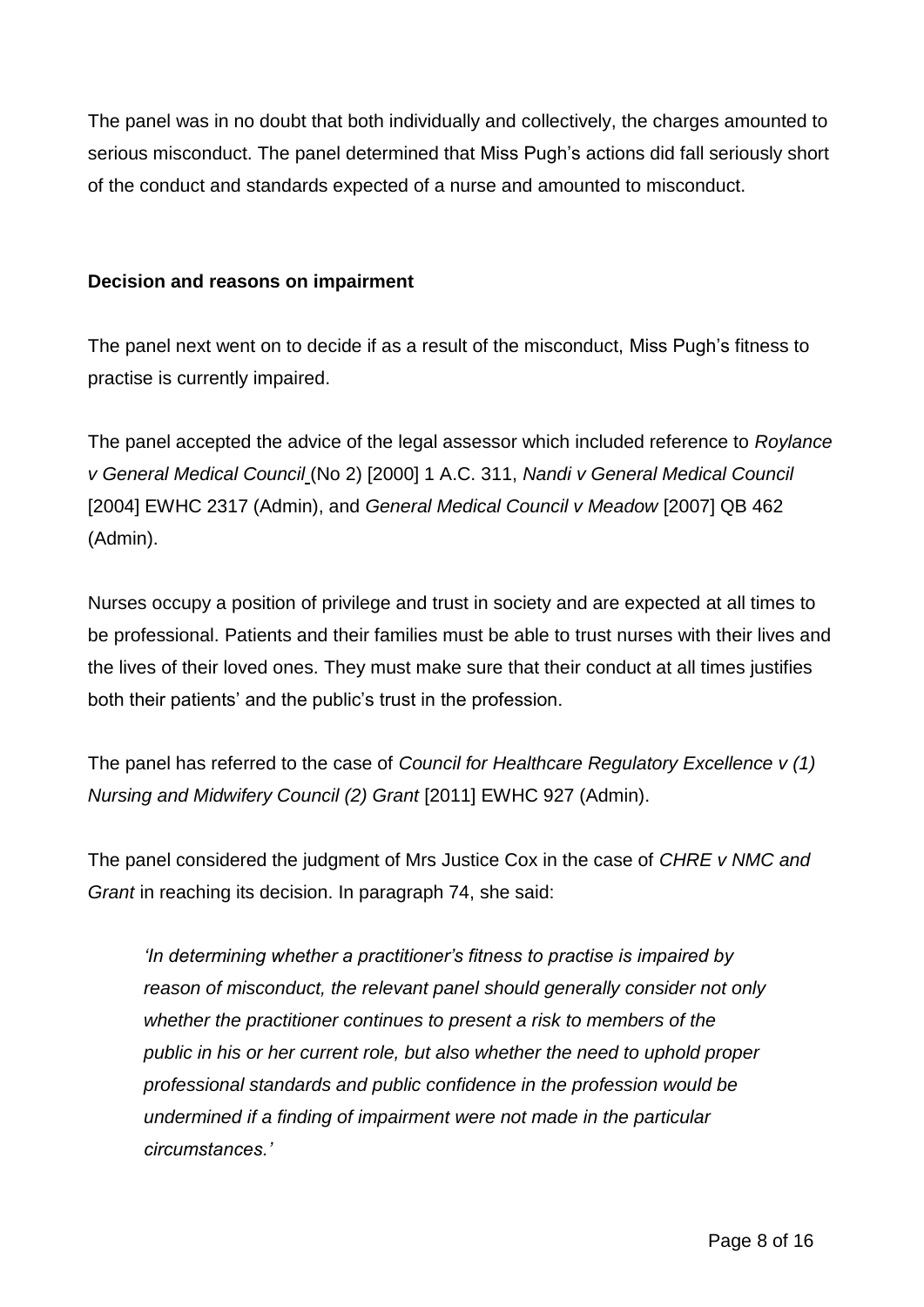In paragraph 76, Mrs Justice Cox referred to Dame Janet Smith's "test" which reads as follows:

*'Do our findings of fact in respect of the doctor's misconduct, deficient professional performance, adverse health, conviction, caution or determination show that his/her fitness to practise is impaired in the sense that s/he:*

- *a) has in the past acted and/or is liable in the future to act so as to put a patient or patients at unwarranted risk of harm; and/or*
- *b) has in the past brought and/or is liable in the future to bring the medical profession into disrepute; and/or*
- *c) has in the past breached and/or is liable in the future to breach one of the fundamental tenets of the medical profession; and/or*
- *d) …*

The panel found that patients were caused physical and emotional harm as a result of Miss Pugh's misconduct. Miss Pugh's misconduct breached fundamental tenets of the nursing profession and therefore brought its reputation into disrepute.

The panel took account of the information provided by Miss Pugh's in relation to [Private] along with her statement [Private]. The panel bore in mind that Miss Pugh has admitted to the charges and taken responsibility for her conduct. However, it considered her insight to be limited [Private], as opposed to the impact of her actions on the six residents in her care and on the colleagues that she was meant to be leading. The panel did not identify any understanding demonstrated by Miss Pugh of the impact of her actions on the wider public and the reputation of the nursing profession. Further, nor did the panel identify any remorse within Miss Pugh's reflection.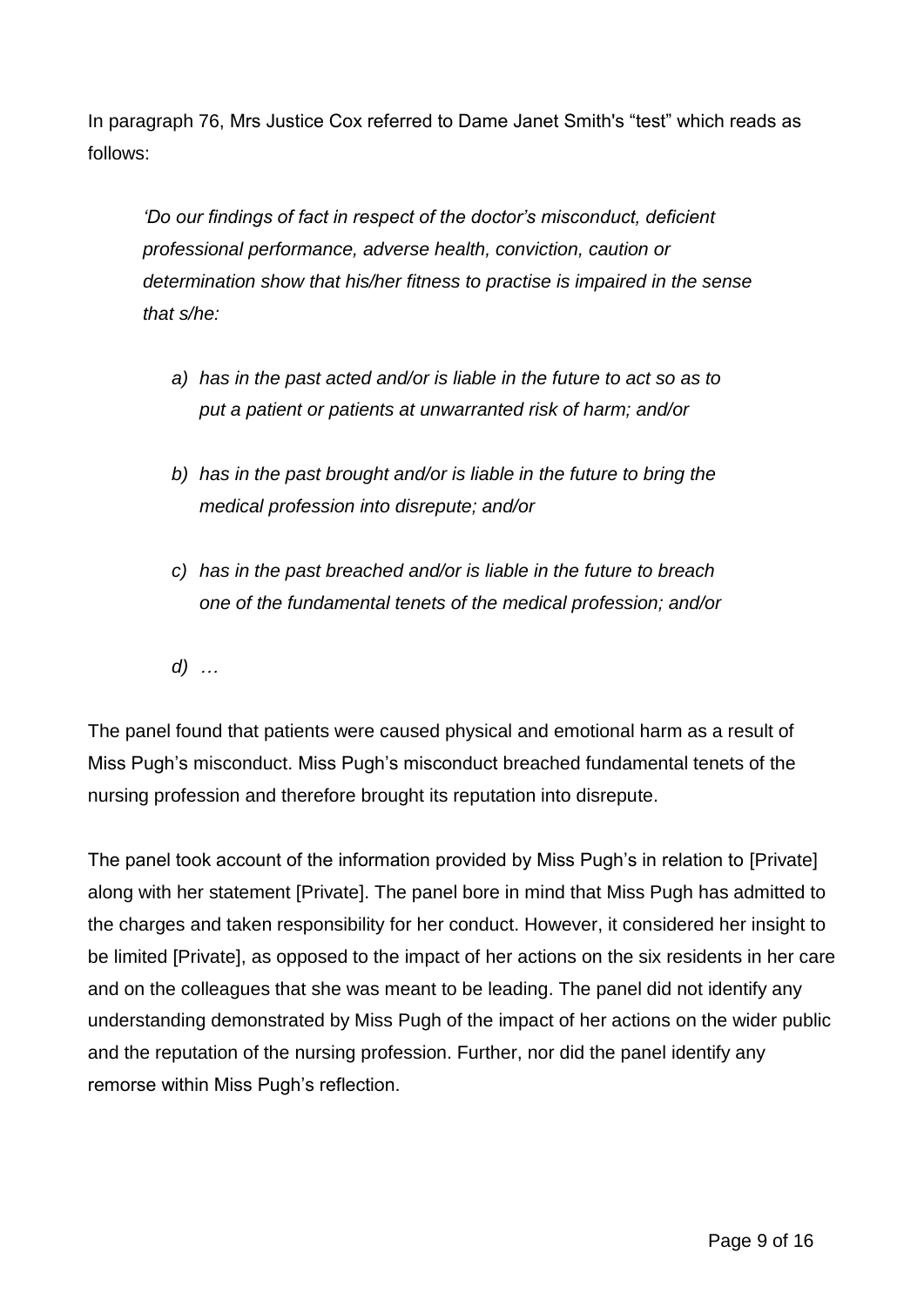[Private]. Nor did the panel have any information to suggest that Miss Pugh has undertaken any attempts at remediation since the Home created an action plan in response to the incidents in 2018.

The charges found proved, individually and collectively, amounted to serious misconduct. Miss Pugh's misconduct fell seriously short of the standards expected of a registered nurse. The panel reached the view that there is a risk of repetition based on Miss Pugh's limited insight, lack of remediation, and [Private]. The panel therefore decided that a finding of impairment is necessary on the grounds of public protection.

The panel bore in mind that the overarching objectives of the NMC are to protect, promote and maintain the health, safety, and well-being of the public and patients, and to uphold and protect the wider public interest. This includes promoting and maintaining public confidence in the nursing and midwifery professions and upholding the proper professional standards for members of those professions.

The panel determined that a finding of impairment on public interest grounds is required given the seriousness of the misconduct and the patient harm caused. The panel was in no doubt that Miss Pugh's actions towards elderly and particularly vulnerable dementia patients would undermine public confidence in the profession and would damage its reputation. The panel concluded that public confidence in the profession would be undermined if a finding of impairment were not made in this case and therefore also finds Miss Pugh's fitness to practise impaired on the grounds of public interest.

Having regard to all of the above, the panel was satisfied that Miss Pugh's fitness to practise is currently impaired.

#### **Sanction**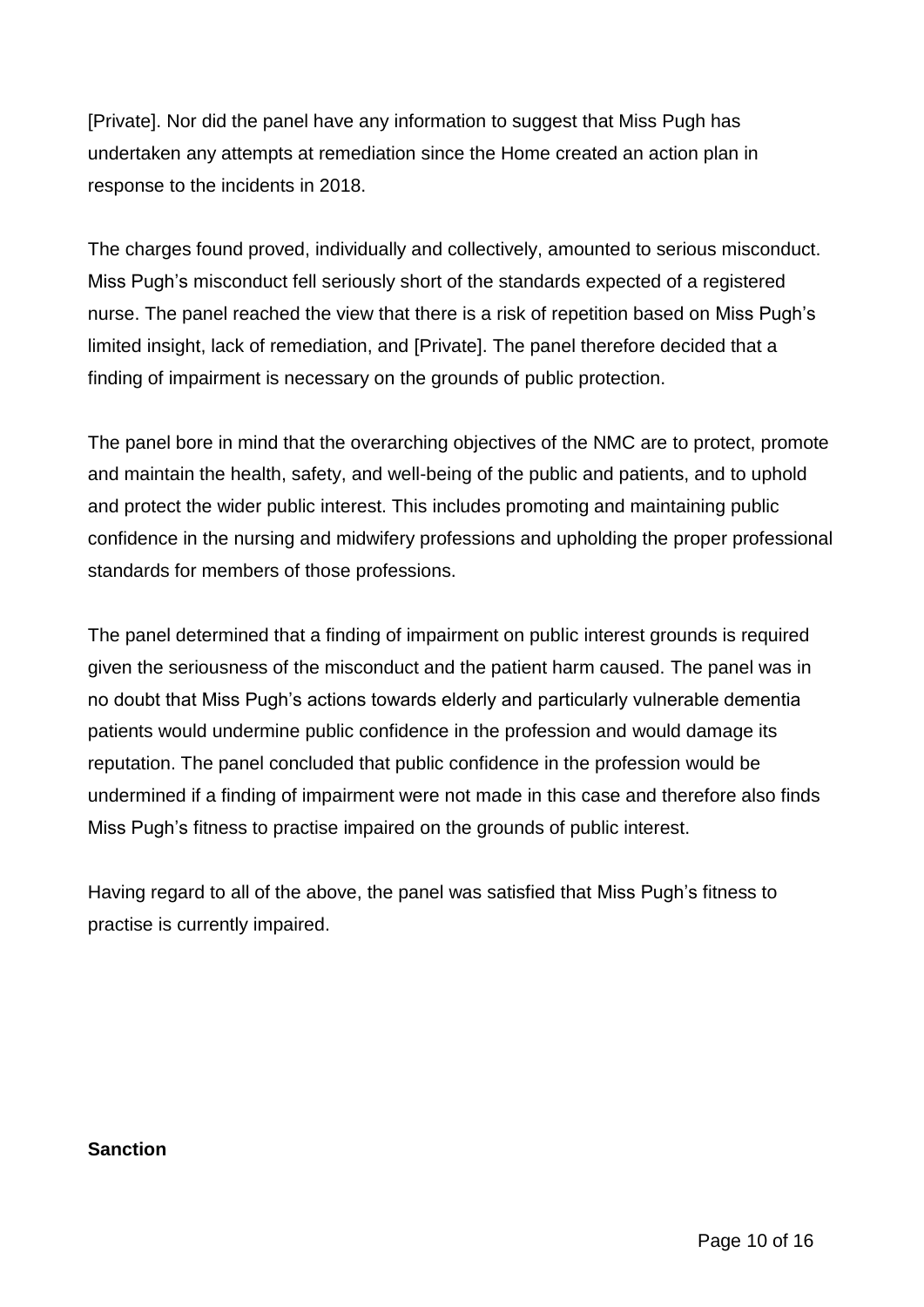The panel has considered this case very carefully and has decided to make a striking-off order. It directs the registrar to strike Miss Pugh off the register. The effect of this order is that the NMC register will show that Miss Pugh has been struck-off the register.

In reaching this decision, the panel has had regard to all the evidence that has been adduced in this case and had careful regard to the Sanctions Guidance (SG) published by the NMC. The panel accepted the advice of the legal assessor.

## **Decision and reasons on sanction**

Having found Miss Pugh's fitness to practise currently impaired, the panel went on to consider what sanction, if any, it should impose in this case. The panel has borne in mind that any sanction imposed must be appropriate and proportionate and, although not intended to be punitive in its effect, may have such consequences. The panel had careful regard to the SG. The decision on sanction is a matter for the panel independently exercising its own judgement.

The panel was made aware that as the result of regulatory proceedings brought by the NMC in 2017, Miss Pugh had received a caution order for a period of four years. The panel had sight of that determination and, noting the nature of the regulatory concerns in that case, identified no features similar to this case before it today. It therefore determined not to regard the caution order Miss Pugh received in 2017 as an aggravating feature in this case.

The panel took into account the following aggravating features:

- Miss Pugh's misconduct put patients at risk of harm and resulted in actual patient harm;
- The patients in Miss Pugh's care were particularly vulnerable dementia patients;
- The misconduct was repeated despite the Home putting an action plan in place, indicative of a pattern of behaviour;
- Miss Pugh abused her position of trust, especially in light of her position as Clinical Lead Nurse;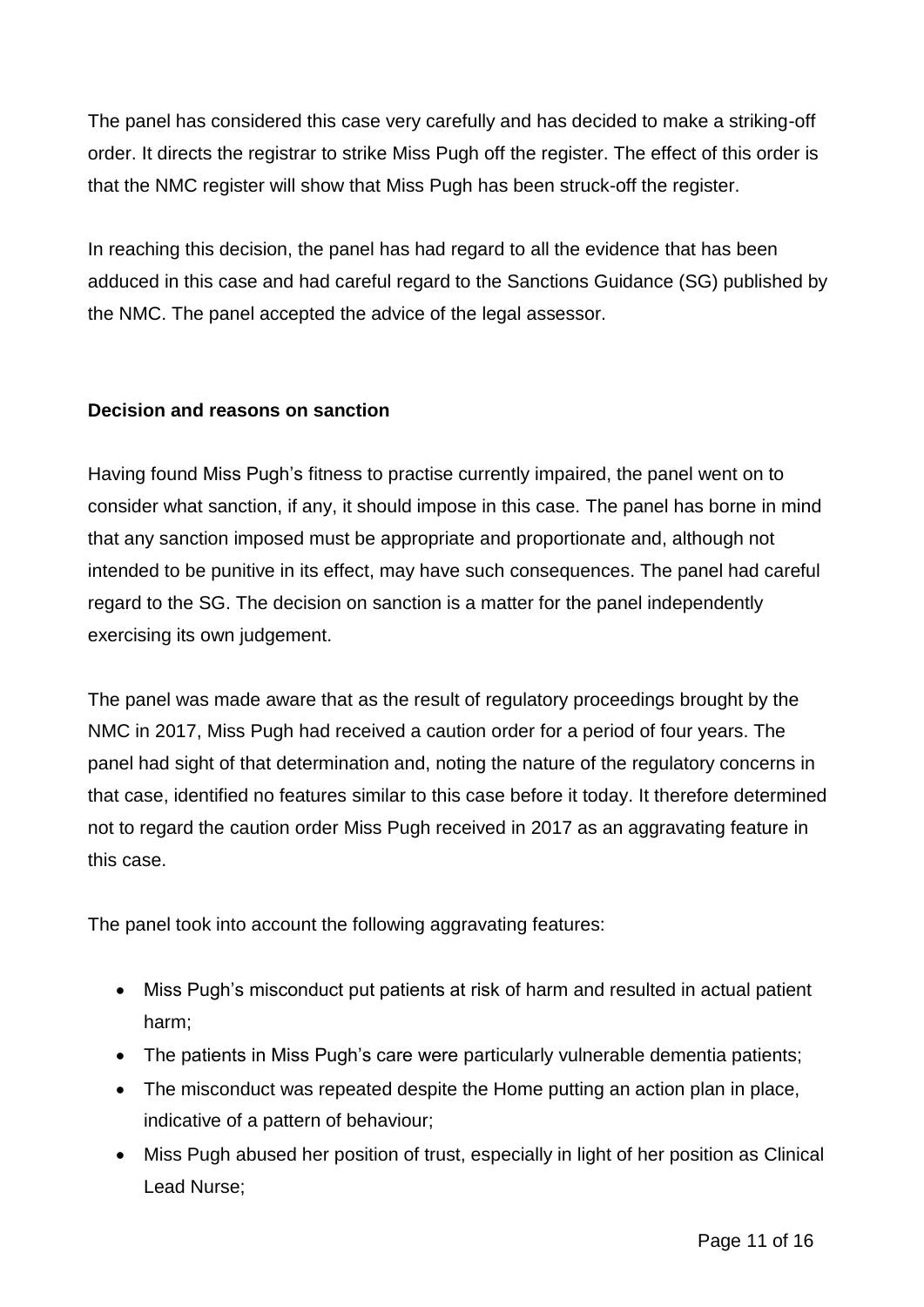• Miss Pugh's limited insight.

The panel also took into account the following mitigating features:

- Miss Pugh's early admissions;
- [Private].

The panel first considered whether to take no action but concluded that this would be inappropriate in view of the seriousness of the case. The panel decided that it would be neither proportionate nor in the public interest to take no further action.

It then considered the imposition of a caution order but again determined that, due to the seriousness of the case, and the public protection issues identified, an order that does not restrict Miss Pugh's practice would not be appropriate in the circumstances. The SG states that a caution order may be appropriate where *'the case is at the lower end of the spectrum of impaired fitness to practise and the panel wishes to mark that the behaviour was unacceptable and must not happen again.'* The panel considered that Miss Pugh's misconduct was not at the lower end of the spectrum and that a caution order would be inappropriate in view of the seriousness of the case. The panel decided that it would be neither proportionate nor in the public interest to impose a caution order.

The panel next considered whether placing conditions of practice on Miss Pugh's registration would be a sufficient and appropriate response. The panel noted that the action plan put in place by the Home had failed to address Miss Pugh's conduct. Further, the panel had no information as to whether or not Miss Pugh is currently employed as a nurse or what her future intentions are. The panel could not be satisfied that any conditions imposed would sufficiently address the risks identified. Further, the panel concluded that the placing of conditions on Miss Pugh's registration would not adequately address the seriousness of this case, keep patients safe, and would not address the serious public interest concerns. Accordingly, the panel determined that a conditions of practice order would not be the appropriate or proportionate sanction.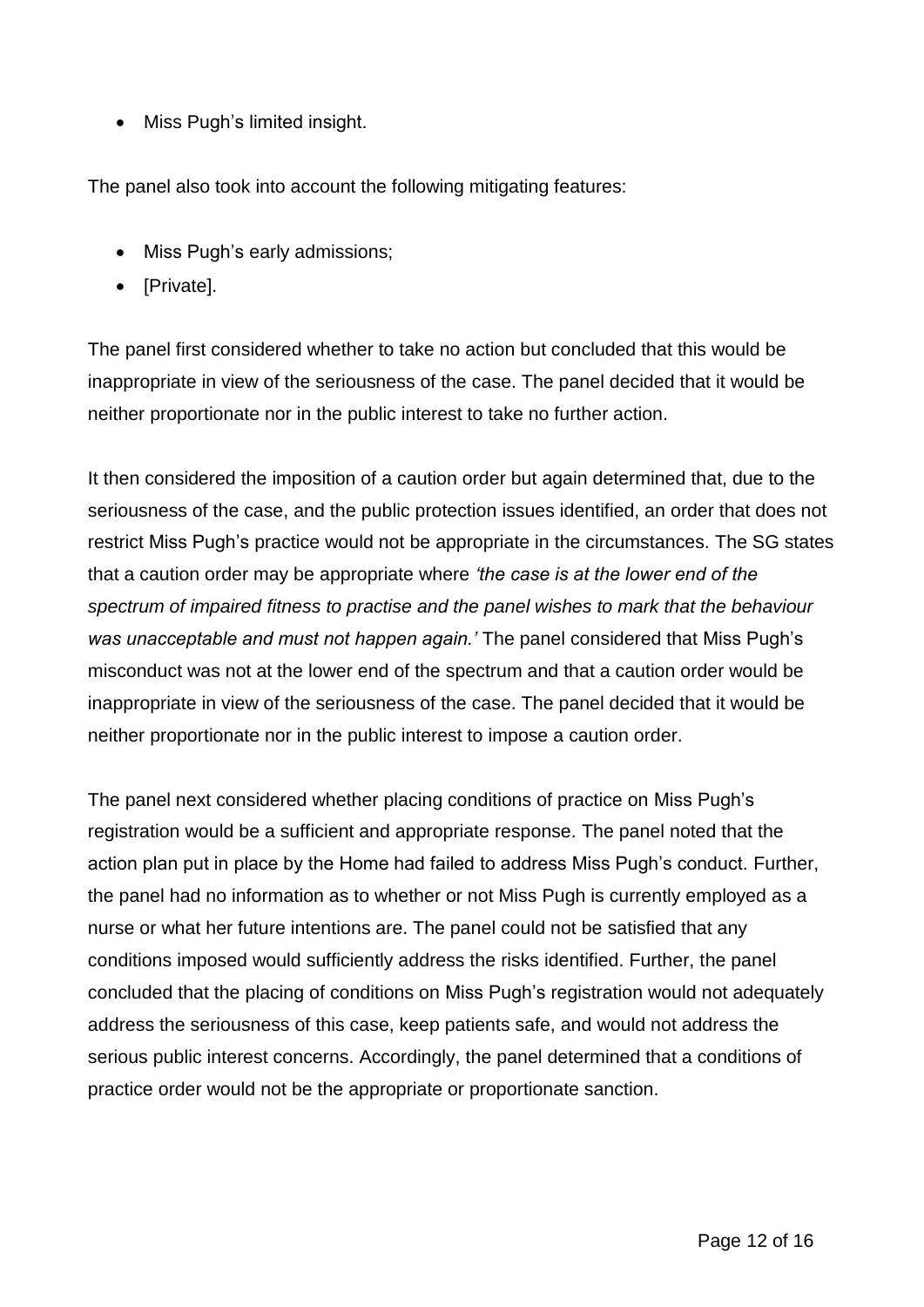The panel then went on to consider whether a suspension order would be an appropriate sanction. The SG states that suspension order may be appropriate where some of the following factors are apparent:

- *A single instance of misconduct but where a lesser sanction is not sufficient;*
- *No evidence of harmful deep-seated personality or attitudinal problems;*
- *No evidence of repetition of behaviour since the incident;*
- *The Committee is satisfied that the nurse or midwife has insight and does not pose a significant risk of repeating behaviour.*

Miss Pugh's misconduct was not a single incident. There was evidence before the panel of a concerning attitude on Miss Pugh's part, particularly in light of the fact that the misconduct was repeated over several months and in relation to six patients in her care in her position as Clinical Lead Nurse. Although the misconduct was identified and management intervention and further support and training in relation to professional development was put in place, specifically to assist Miss Pugh in carrying out best practice in dementia care and managing Vulnerable Adults, her inappropriate behaviour and excessive force used towards patients was repeated.

The panel took into account that the SG indicates key considerations in relation to suspension:

*"Key things to weigh up before imposing this order include:*

- *whether the seriousness of the case require temporary removal from the register?*
- *will a period of suspension be sufficient to protect patients, public confidence in nurses, midwives or nursing associates, or professional standards?"*

In the circumstances of the case, the panel was not satisfied that a suspension order would adequately address the public interest.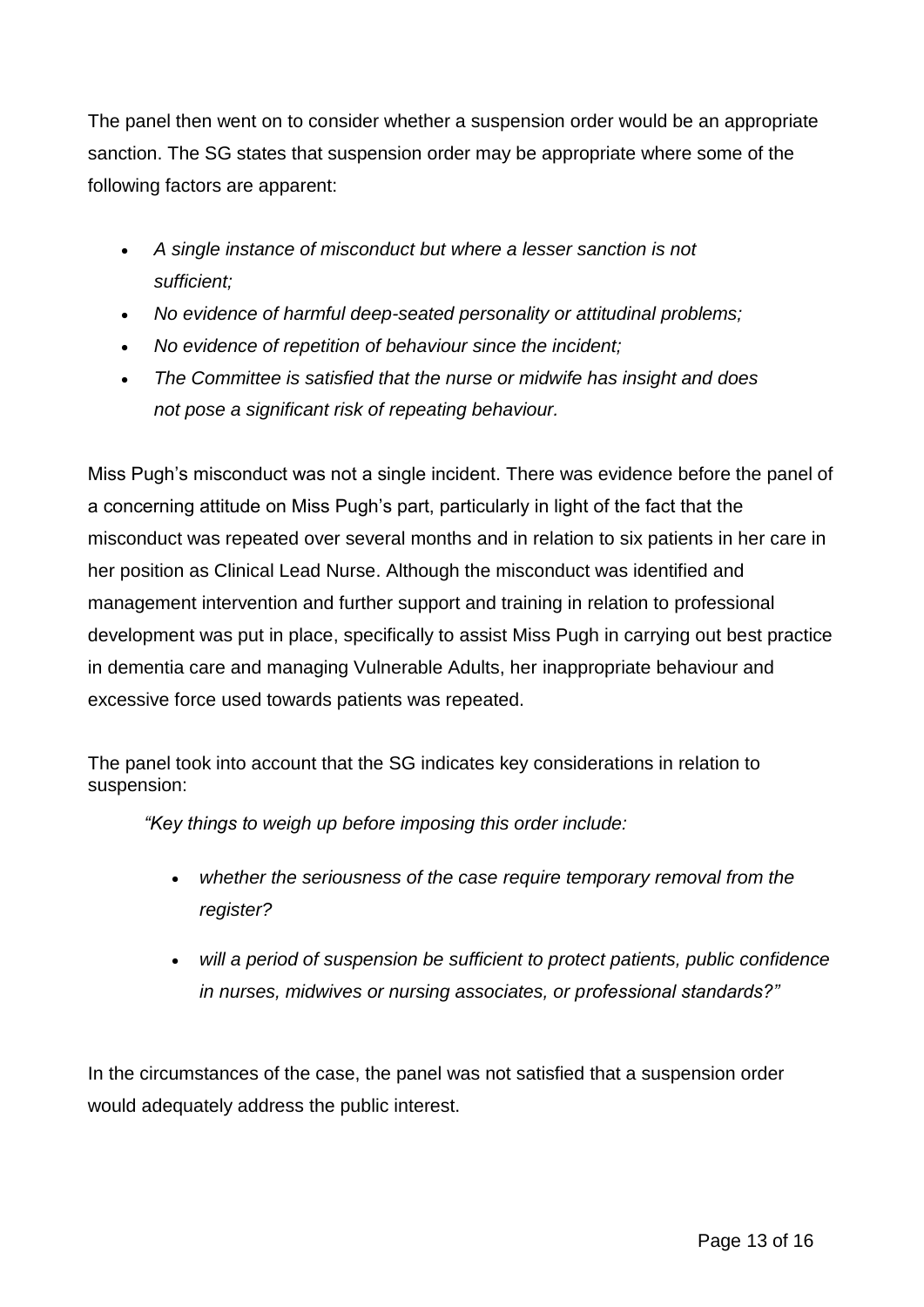The conduct, as highlighted by the facts found proved, was a significant departure from the standards expected of a registered nurse. The panel has identified only limited insight from Miss Pugh by way of her admissions, but she has not demonstrated any understanding of the seriousness of her actions and their potential effect on those in her care, her colleagues and public confidence in the profession. The panel was of the view that the serious breaches of the fundamental tenets of the profession evidenced by Miss Pugh's actions would be considered so serious by members of the public that it may be incompatible with ongoing registration. In these circumstances, the panel was not satisfied that a period of suspension would satisfy the public interest or uphold public confidence in the profession or the NMC. Balancing all of these factors, the panel determined that a suspension order would not be a sufficient, appropriate or proportionate sanction.

Finally, in looking at a striking-off order, the panel took note of the following paragraphs of the SG:

- *Do the regulatory concerns about the nurse or midwife raise fundamental questions about their professionalism?*
- *Can public confidence in nurses and midwives be maintained if the nurse or midwife is not removed from the register?*
- *Is striking-off the only sanction which will be sufficient to protect patients, members of the public, or maintain professional standards?*

Miss Pugh's actions were significant departures from the standards expected of a registered nurse, and are fundamentally incompatible with her remaining on the register. The panel was of the view that the findings in this particular case demonstrate that Miss Pugh's actions were serious and to allow her to continue practising would undermine public confidence in the profession and in the NMC as a regulatory body.

Miss Pugh has demonstrated limited insight; limited insight which focused solely on [Private]. The misconduct was repeated over several months and caused actual harm to vulnerable patients, despite the Home putting an action plan in place to support Miss Pugh. The panel was of the view that Miss Pugh has not provided sufficient evidence of insight or remediation to alleviate the panel's grave concerns that these incidents were attitudinal in nature and risk happening again.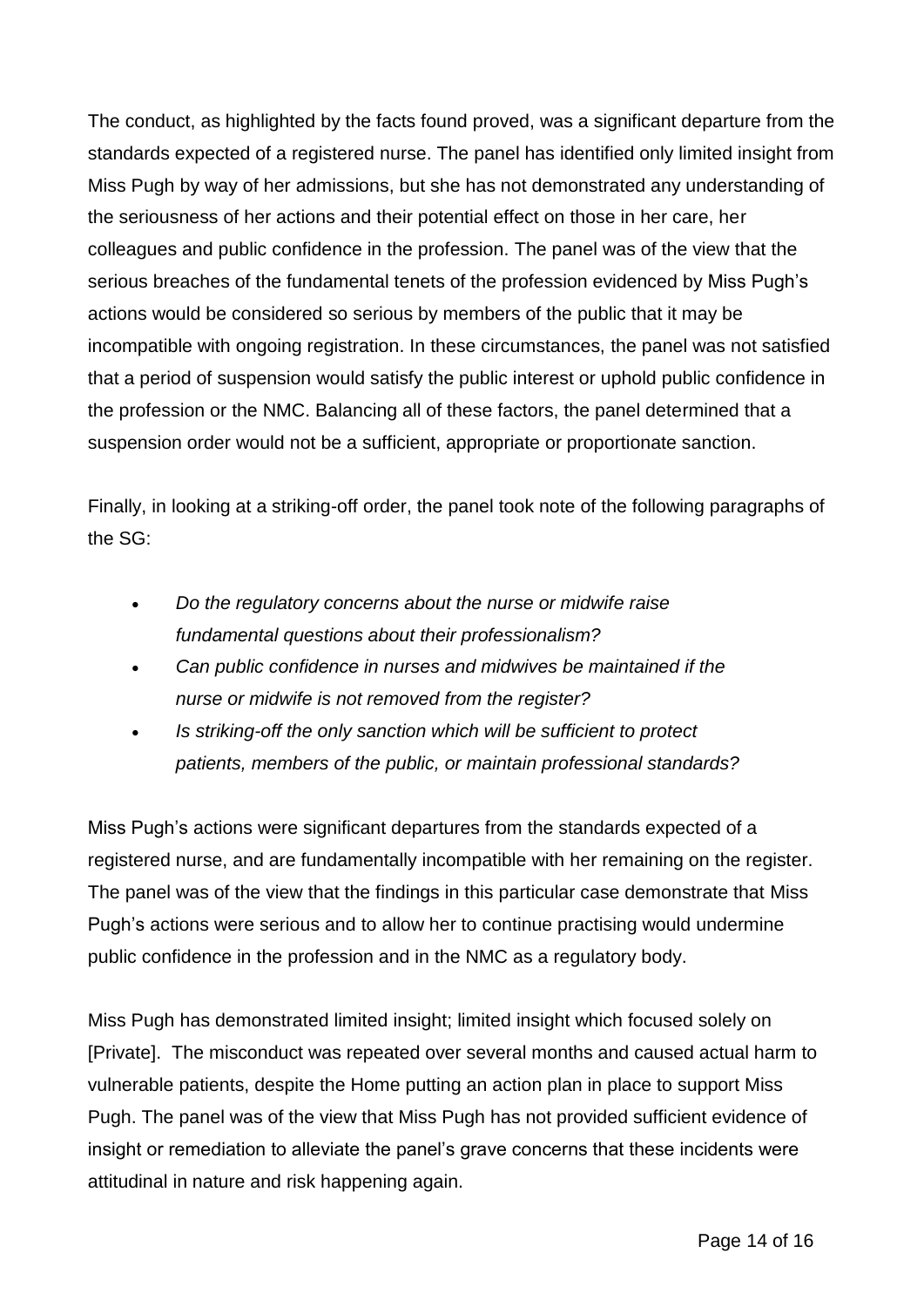Balancing all of these factors and after taking into account all the evidence before it during this case, the panel determined that the appropriate and proportionate sanction is that of a striking-off order. Having regard to the matters it identified, in particular the effect of Miss Pugh's actions in bringing the profession into disrepute by adversely affecting the public's view of how a registered nurse should conduct herself, the panel has concluded that nothing short of this would be sufficient in this case.

In making this decision, the panel carefully considered the NMC's sanction bid, a nine month suspension order. However, the panel considered that a nine month suspension order would not be proportionate in the circumstances of this case and would not sufficiently address the public interest given the seriousness of the misconduct.

The panel considered that this order was necessary to mark the importance of maintaining public confidence in the profession, and to send to the public and the profession a clear message about the standard of behaviour required of a registered nurse.

#### **Interim order**

As the striking-off order cannot take effect until the end of the 28-day appeal period, the panel has considered whether an interim order is required in the specific circumstances of this case. It may only make an interim order if it is satisfied that it is necessary for the protection of the public, is otherwise in the public interest or in Miss Pugh's own interest until the striking-off sanction takes effect.

The panel took account of the representations made by the NMC and accepted the advice of the legal assessor.

The panel was satisfied that an interim order is necessary for the protection of the public and is otherwise in the public interest. The panel had regard to the seriousness of the facts found proved and the reasons set out in its decision for the substantive order in reaching the decision to impose an interim order.